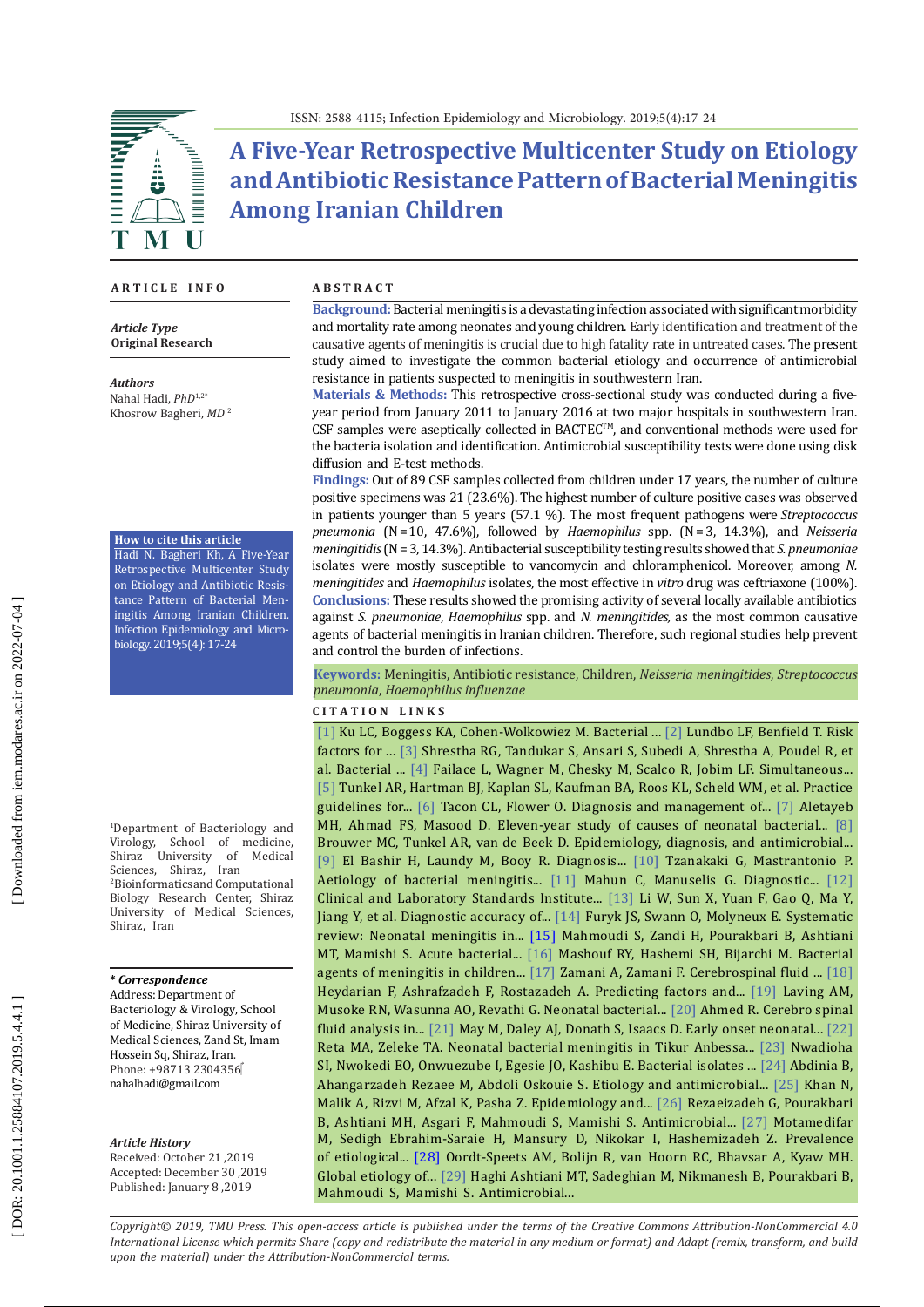### **Introduction**

Bacterial meningitis is a devastating infection associated with significant morbidity and mortality rate among neonates and young children, which is often more prevalent in developing countries [1]. Several risk factors contribute to the development of bacterial meningitis, including socioeconomic status, behavioral risk factors, age-related factors, and immunization<sup>[2]</sup>. Different types of bacteria could cause bacterial meningitis, depending on patient's age group and geographical area [3]. More than two-thirds of bacterial meningitis cases are caused by *Neisseria meningitidis, Streptococcus pneumoniae*, and *Haemophilus influenza* [4]. Bacterial meningitis is accompanied by several consequences such as increased cost of care, hospital stay, and patient mortality [5].

Early identification and treatment of the causative agents of meningitis is crucial due to high fatality rate in untreated cases [6]. In this regard, cerebrospinal fluid (CSF) culture accompanied by the evaluation of glucose, protein, and leukocyte levels is a proven, rapid, and low-cost test for the diagnosis of bacterial meningitis [7]. Signs of meningitis are often nonspecific, particularly in neonates; thus, immediate empirical therapy should be initiated based on clinical suspicion until meningitis is diagnosed by CSF examination  $^{[8]}$ . Empirical antibiotic therapy has a crucial role on the outcomes and adverse effects of bacterial meningitis, but the efficacy of treatment significantly depends on the local resistance pattern<sup>[9]</sup>. Updated susceptibility patterns toward locally used antibiotics are of utmost priority to overcome serious consequences of bacterial meningitis  $[8, 10]$ . **Objectives:** To the best of our knowledge, there is a lack of published reports available on local etiology and antimicrobial resistance patterns of bacterial meningitis among populations,

pediatric and neonates. Therefore, the present study aimed to investigate the common bacterial etiology and the occurrence of antimicrobial resistance in patients suspected to meningitis in southwestern Iran.

### **Materials and methods**

**Study design and subjects:** This retrospective cross-sectional study was conducted during a five-year period from January 2011 to January 2016 at two major hospitals of Nemazee and Dastgheib, affiliated to Shiraz University of Medical Sciences, Southwestern Iran. During the study period, demographic and clinical information of children (1 month to 17 years old) suspected to meningitis were recorded based on the compatible clinical manifestations (fever, headache, neck stiffness, etc.) sought by physicians. Patients with incomplete and out-of-range medical records were excluded. This study was in accordance with the declaration of Helsinki and approved by the Ethics Committee of the Shiraz University of Medical Sciences. However, since only medical records were used, and patients were not disturbed, and also as the details were kept strictly confidential, the committee waived the

informed consent.<br>**Samples** colle **Samples collection and bacteria identification**: CSF specimens were aseptically collected by lumbar puncture at the discretion of the attending physicians and transferred into sterile tube. Clinical specimens were immediately transported to the microbiology laboratory in less than 20 minutes. CSF samples were inoculated simultaneously into BACTEC medium and processed using the BACTEC (Model: 9120 and 9050) instrument (Becton Dickinson,<br>NJ, USA). Conventional bacteriological USA). Conventional bacteriological methods were used for the bacteria isolation and identification. CSF specimens were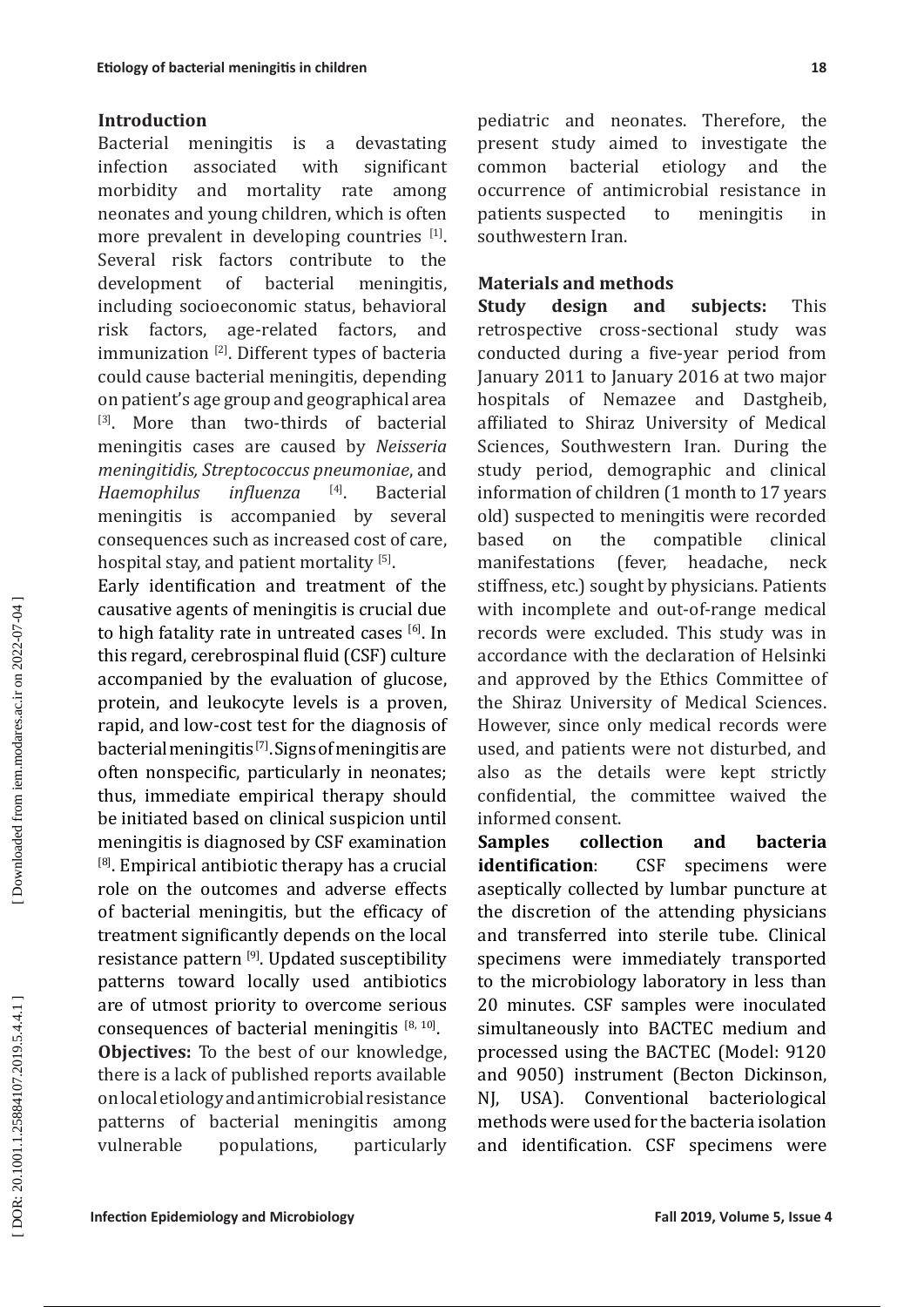inoculated into culture media containing 5% sheep blood agar, chocolate agar, and enrichment broth thioglycollate (Merck, Germany) and incubated up to 48 hours in humid air with 5-10%  $CO_2$ . The grown bacteria were examined for colony morphology as well as Gram-staining characteristics and identified using standard microbiological methods  $[11]$ .

**Antimicrobial susceptibility testing:**  Antimicrobial susceptibility test was performed for all pathogens, except for *Brucella* isolates, using the disk diffusion method in accordance with the Clinical and Laboratory Standards Institute (CLSI) recommendations [12]. The antimicrobial disks (HiMedia, India) were selected specifically for each pathogen based on CLSI<br>recommendations. Minimum inhibitory recommendations. Minimum inhibitory concentrations (MICs) were determined for *Brucella* isolates using E-test (Liofilchem, Italy) according to CLSI guidelines.

*Pseudomonas aeruginosa* ATCC 27853 and *S. aureus* ATCC 25923 were selected for susceptibility testing of each individual bacterium based on CLSI recommendations. **Statistical analysis**: The analysis was performed using SPSS™ software, Version 21.0 (IBM Corp., USA). The results were presented as descriptive statistics in terms of relative frequency. Values were expressed as mean ± standard deviation (continuous variables) or the group percentage (categorical variables).

### **Findings**

A total of 89 CSF samples were collected from children under 17 years, suspected to bacterial meningitis during a five-year period at two studied hospitals. Out of 89 CSF samples, the number of culture-positive specimens was 21 (n = 23.6%). Out of 21 (23.6%) culture-positive cases, 71.4 and 28.6% were from boys and girls samples, respectively.

Regarding the patients' age group, the highest number of positive-culture cases were observed in the age group lower than 5 years (57.1 %), and the rest were observed in the age group of 5–17 years. The detailed results of bacterial isolation rate according to the pathogen type and patient's age group are shown in Table 1. The most frequent Gram-positive bacteria were *S. pneumonia*  (N = 10, 47.6%) and coagulase-negative *Staphylococci* (N = 2, 9.4%), while the most frequent Gram-negative bacteria were *N. meningitidis* by *Haemophilus* (N = 3, 14.3%).

Antibacterial susceptibility testing results showed that among Gram-positive bacteria, *S. pneumoniae* showed a high resistance against co-trimoxazole (90%) and penicillin (70%), while the highest resistance of coagulase-negative *Staphylococci* was observed toward tetracycline (100%) and erythromycin (100%). Furthermore, all of the *S. pneumonia* and coagulase-negative *Staphylococci* isolates were susceptible to vancomycin, gentamicin, and rifampin. For *N. meningitides* and *Haemophilus* isolates, the most effective *in vitro* antibiotic was ceftriaxone (100%), whereas all of the *N. meningitides* and *Haemophilus* isolates were resistant against co-trimoxazole and ciprofloxacin, respectively. A single isolate of *Escherichia coli* was found to be resistant to all antibiotics tested, except for ciprofloxacin, amikacin, cefoxitin, and imipenem. Based on the MIC test results, a single isolate of *Brucella* spp. was susceptible to all tested antibiotics. The full antimicrobial susceptibility patterns of bacterial pathogens isolated from CSF samples are shown in Table 2.

### **Discussion**

The primary treatment of meningitis is usually empirical, since rapid and accurate identification of etiological agents could be time-consuming and expensive to improve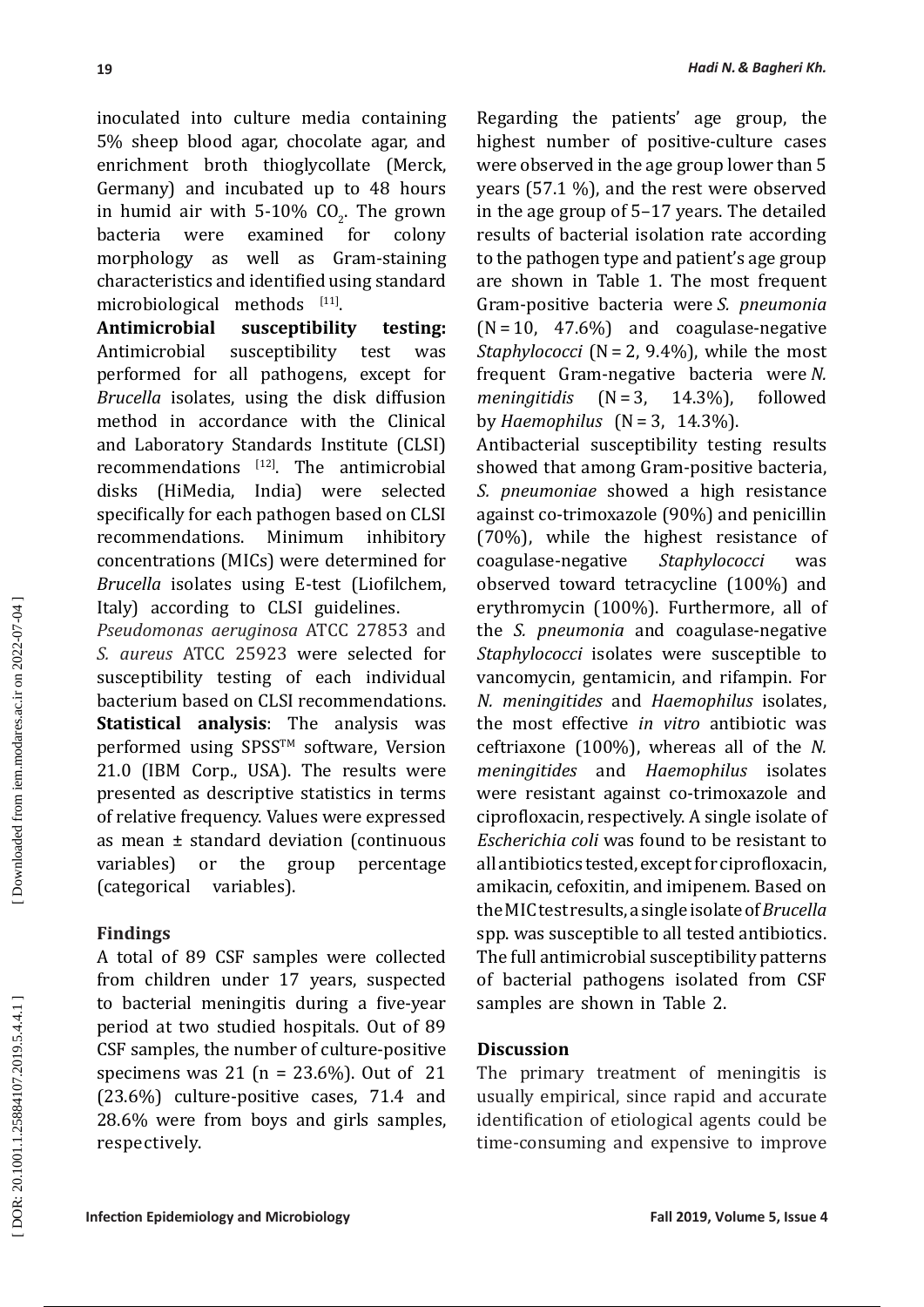| <b>Bacteria</b>                     | Frequency      | Male           | Female         | Age $\leq$<br>5 Year | Age $\ge$<br>5 Year | $2011 -$<br>2012         | 2012-<br>2013  | 2013-<br>2014            | $2014 -$<br>2015 | $2015 -$<br>2016 |
|-------------------------------------|----------------|----------------|----------------|----------------------|---------------------|--------------------------|----------------|--------------------------|------------------|------------------|
| S. pneumoniae                       | 10             | $\overline{7}$ | $\overline{3}$ | $\overline{5}$       | 5 <sup>1</sup>      | 3                        | $\overline{2}$ | $\mathbf{1}$             | $\overline{2}$   | $\overline{2}$   |
| Haemophilus spp.                    | 3              | $\overline{3}$ |                | $\overline{3}$       | ÷.                  | $\overline{2}$           | $\mathbf{1}$   |                          |                  |                  |
| N. meningitidis                     | $\overline{3}$ | 2              | $\,1\,$        | $\mathbf{1}$         | 2                   | $\mathbf{1}$             | $\sim$         | $\mathbf{1}$             | $\mathbf 1$      |                  |
| Coagulase-negative<br>Staphylococci | $\overline{2}$ | $\mathbf{1}$   | $\mathbf{1}$   | $\mathbf{1}$         | $\mathbf{1}$        | $\overline{\phantom{a}}$ | $\mathbf{1}$   | $\overline{\phantom{a}}$ | $\mathbf{1}$     |                  |
| E. coli                             | $\mathbf{1}$   | $\mathbf{1}$   |                | $\mathbf{1}$         |                     |                          |                | $\mathbf{1}$             |                  |                  |
| P. aeruginosa                       | $\mathbf{1}$   | $\mathbf{1}$   | ÷,             | $1\,$                |                     |                          |                |                          | $\mathbf{1}$     |                  |
| Brucella spp.                       | $\mathbf{1}$   | ٠              | $\mathbf{1}$   | ÷.                   | $\overline{1}$      |                          |                |                          |                  | $\mathbf{1}$     |

**Table 1)** The detailed results of bacterial isolation rate in relation to the type of pathogens and age groups

patient health [13].

Since age group and geographical variation influence the etiology of bacterial meningitis, they also significantly influence the choice of appropriate therapy [2]. Measures to reduce high morbidity and mortality rate, especially in neonatal meningitis, demand for information based on periodic surveillance in order for reducing the risk of complications in such critically ill patients  $[14]$ .

In the present study, the rate of bacterial isolation from the examined CSF samples was 23.6%. Compared to the previous studies in Iran, the isolation rate in this study was lower than those reported in Mahmoudi et al.'s (2013) study among 5-month to 10-year-old children suspected to invasive bacterial infection  $(64.5\%)$ <sup>[15]</sup> and in Yousefi-Mashouf et al.'s (2006) study among children under 10 years (21.5%)  $[16]$ . However, the isolation rate in this study was higher than those reported in Zamani

et al.'s (2005) study among newborns less than 28 days  $(5.1\%)$ <sup>[17]</sup> and in Heydarian et al.'s (2014) study among 6-18 month old children  $(6.25\%)$  [18]. At global scale, the isolation rate in children suspected to meningitis was reported as 17.9% in Kenya [19], 10.6% in Oman [20], 9.2% in Australia [21], 4.7% in Ethiopia  $[22]$ , and 3.3% in Nigeria [23]. The observed discrepancy in bacterial isolation rate may be due to differences in geographical distribution, infection control policies, diagnostic methods, and samples size.

In the present study, the most common bacterial agent of meningitis was *S. pneumoniae,* followed by *Haemophilus*  spp. and *N. meningitides*. Previously, several authors from different parts of Iran introduced *S. pneumoniae*, *H. influenza*, and *N. meningitides* as the most prevalent pathogens among Iranian children suffering from meningitis, consistent with the present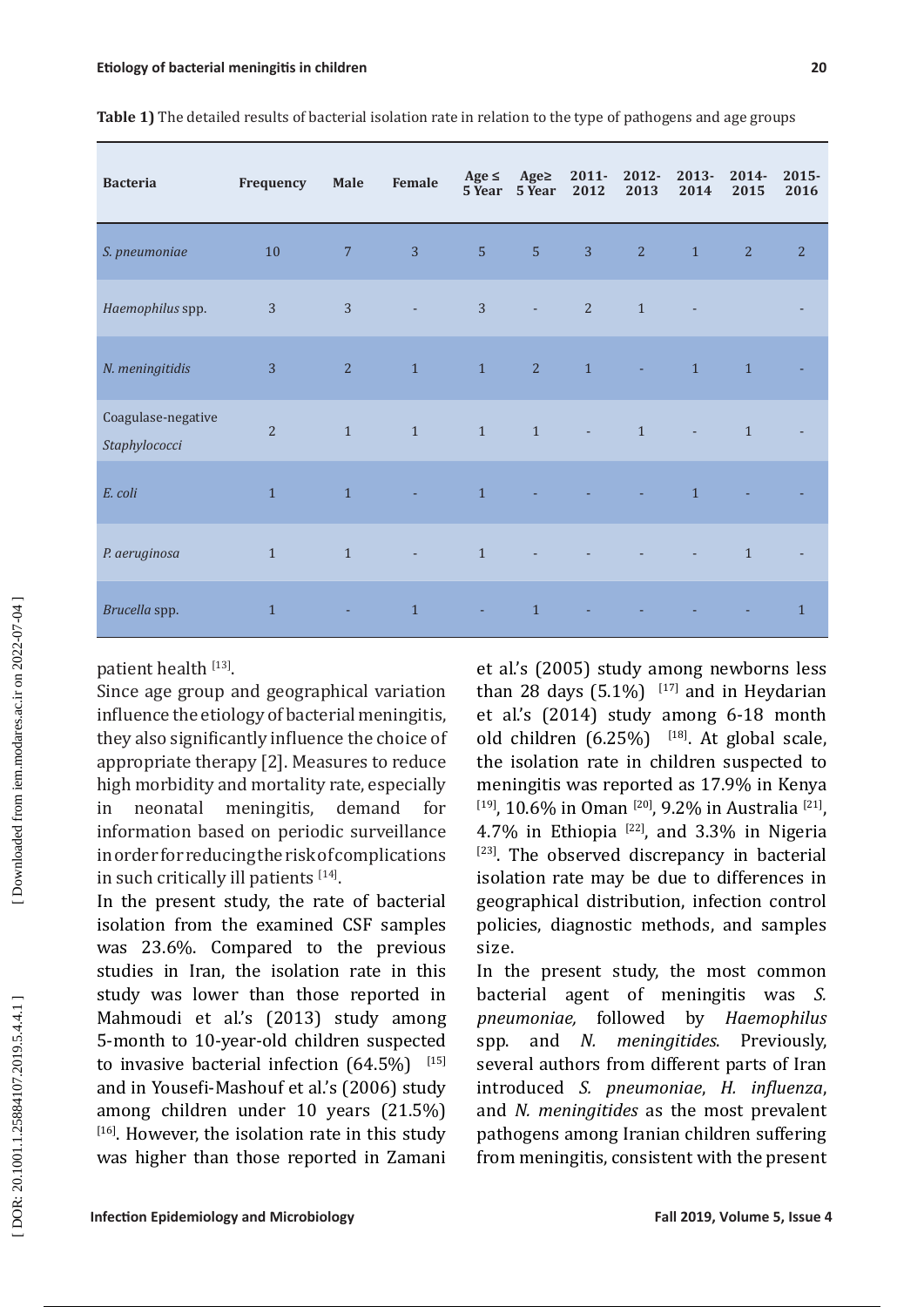**Table 2)** Antimicrobial susceptibility patterns of pathogens isolated from CSF cultures

| <b>Bacteria</b>                          | <b>Antimicrobial agent</b> | Resistant        | Susceptible      |  |  |
|------------------------------------------|----------------------------|------------------|------------------|--|--|
|                                          |                            | No. (%)          | No. (%)          |  |  |
|                                          | Erythromycin               | 3(30)            | 7(70)            |  |  |
|                                          | Ceftriaxone                | 4(40)            | 6(60)            |  |  |
|                                          | Clindamycin                | 3(30)            | 7(70)            |  |  |
| S. pneumonia $(N = 10)$                  | Chloramphenicol            | 1(10)            | 9(90)            |  |  |
|                                          | Penicillin                 | 7(70)            | 3(30)            |  |  |
|                                          | Co-trimoxazole             | 9(90)            | 1(10)            |  |  |
|                                          | Vancomycin                 | $\boldsymbol{0}$ | 10 (100)         |  |  |
|                                          | Ceftriaxone                | $\mathbf{0}$     | 3(100)           |  |  |
|                                          | Chloramphenicol            | $\overline{0}$   | 3(100)           |  |  |
| <i>N. meningitides</i> $(N = 3)$         | Co-trimoxazole             | 3(100)           | $\overline{0}$   |  |  |
|                                          | Amikacin                   | $\boldsymbol{0}$ | 3(100)           |  |  |
|                                          | Ceftriaxone                | $\overline{0}$   | 3(100)           |  |  |
|                                          | Ampicillin                 | 2(66.7)          | 1(33.3)          |  |  |
|                                          | Tetracycline               | 1(33.3)          | 2(66.7)          |  |  |
| Haemophilus spp. $(N = 3)$               | Azithromycin               | $\boldsymbol{0}$ | 3(100)           |  |  |
|                                          | Chloramphenicol            | $\mathbf{0}$     | 3(100)           |  |  |
|                                          | Ciprofloxacin              | 3(100)           | $\mathbf{0}$     |  |  |
|                                          | Co-trimoxazole             | 2(66.7)          | 1(33.3)          |  |  |
|                                          | Ciprofloxacin              | 1(50)            | 1(50)            |  |  |
|                                          | Tetracycline               | 2(100)           | $\mathbf{0}$     |  |  |
|                                          | Rifampin                   | $\boldsymbol{0}$ | 2(100)           |  |  |
|                                          | Erythromycin               | 2(100)           | $\mathbf{0}$     |  |  |
| Coagulase negative Staphylococci (N = 2) | Chloramphenicol            | $\boldsymbol{0}$ | 2(100)           |  |  |
|                                          | Gentamicin                 | $\mathbf{0}$     | 2(100)           |  |  |
|                                          | Penicillin                 | 1(50)            | 1(50)            |  |  |
|                                          | Cefoxitin                  | 1(50)            | 150)             |  |  |
|                                          | Co-trimoxazole             | 1(50)            | 1(50)            |  |  |
|                                          | Ciprofloxacin              | $\mathbf{0}$     | 1(100)           |  |  |
|                                          | Ampicillin                 | 1(100)           | $\mathbf{0}$     |  |  |
|                                          | Ceftazidim                 | 1(100)           | $\mathbf{0}$     |  |  |
|                                          | Cefoxitin                  | $\mathbf{0}$     | 1(100)           |  |  |
|                                          | Ceftriaxone                | 1(100)           | $\boldsymbol{0}$ |  |  |
| $E.$ coli $(N=1)$                        | Cefexim                    | 1(100)           | $\boldsymbol{0}$ |  |  |
|                                          | Amikacin                   | $\boldsymbol{0}$ | 1(100)           |  |  |
|                                          | Imipenem                   | $\mathbf{0}$     | 1(100)           |  |  |
|                                          | Cephalotin                 | 1(100)           | $\boldsymbol{0}$ |  |  |
|                                          | Co-trimoxazole             |                  | $\mathbf{0}$     |  |  |
|                                          |                            | 1(100)           |                  |  |  |
|                                          | Ciprofloxacin              | $\boldsymbol{0}$ | 1(100)           |  |  |
|                                          | Amikacin                   | $\overline{0}$   | 1(100)           |  |  |
| P. aeruginosa $(N = 1)$                  | Ceftazidime                | 1(100)           | $\mathbf{0}$     |  |  |
|                                          | Aztreonam                  | 1(100)           | $\Omega$         |  |  |
|                                          | Imipenem                   | $\boldsymbol{0}$ | 1(100)           |  |  |
|                                          | Tobramycin                 | $\mathbf{0}$     | 1(100)           |  |  |
|                                          | Co-trimoxazole             | $\mathbf{0}$     | 1(100)           |  |  |
|                                          | Ciprofloxacin              | $\boldsymbol{0}$ | 1(100)           |  |  |
| Brucella spp. $(N = 1)$                  | Gentamicin                 | $\boldsymbol{0}$ | 1(100)           |  |  |
|                                          | Rifampicin                 | $\boldsymbol{0}$ | 1(100)           |  |  |
|                                          | Doxycycline                | $\boldsymbol{0}$ | 1(100)           |  |  |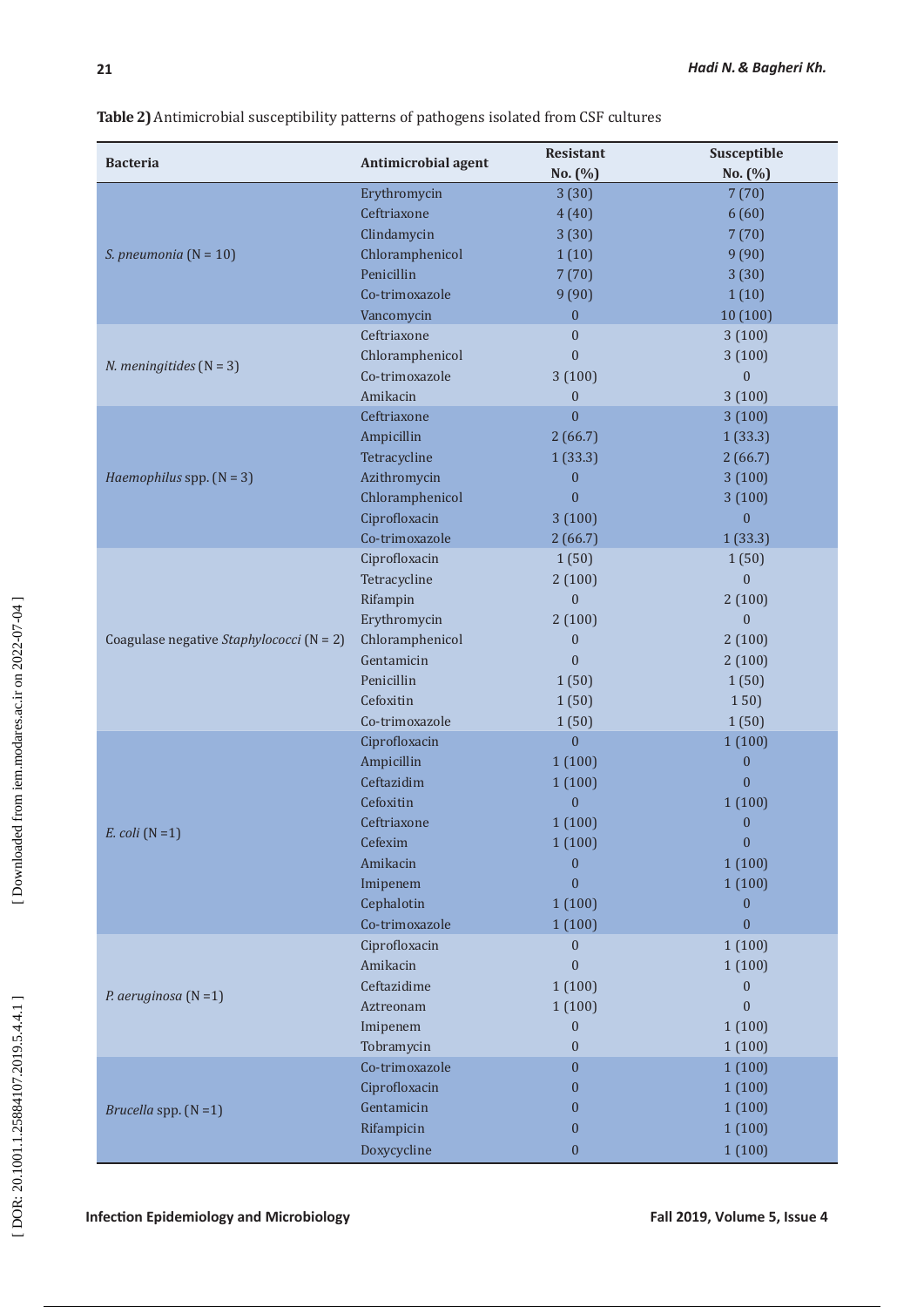## study results  $[15, 16, 24]$ .

In a study in India, the etiology of acute<br>bacterial meningitis in children was bacterial meningitis in children was investigated. *Pneumococcus* and Gramnegative isolates were identified as the most common pathogens. In their study, the prevalence rate of *Pneumococcus* was in line with the present study result  $^{[25]}$ .

Moreover, there are several comparable reports showing that coagulase-negative *Staphylococci* strains are one the most common causative agents of bacterial meningitis in Iranian children [26-27]. Moreover, despite high geographical diversity, reports about *S. pneumoniae* , *N. meningitides, H. influenza*, and Gram-negative rods, as the leading causes of bacterial meningitis, are almost the same in pediatric and neonatal population globally  $[21-23, 28]$ . Early antibiotic treatment prevents true identification of bacterial agents widespread in the region, which could be the reason for low or no detection of other agents by culture method. Moreover, the sensitivity and specificity of used diagnostic methods could be effective in detecting the etiologic agents of meningitis [25] .

In the present study, *S. pneumoniae* isolates as the prevalent agents of meningitis showed high susceptibility toward vancomycin, chloramphenicol, and third generation cephalosporins. In agreement with the present study findings, Haghi Ashtiani et al. (2014) in a study conducted in an Iranian referral children hospital during an 11 year period, showed that a total of 194 *S. pneumoniae* isolates were mostly susceptible to vancomycin, followed by cephalosporins, ampicillin, and chloramphenicol  $[29]$ .

Despite the increasing trend of penicillininsusceptible *N. meningitides* strains, the isolates in this study were fully susceptible to third-generation cephalosporins; therefore, this antibiotic could currently be considered as a drug of choice for empirical therapy of related infections. Meanwhile, Abdinia et al. (2014) showed complete susceptibility of *N. meningitides* isolates obtained from Iranian children with acute bacterial meningitis to ceftriaxone, chloramphenicol, and amikacin, consistent with the present study results  $[24]$ . *Haemophilus* isolates in the present study were fully susceptible to ceftriaxone, azithromycin, and chloramphenicol. The closest results to the present study results were the results of Abdinia et al.'s (2014) study that showed the susceptibility of *H. influenza* isolates to chloramphenicol and ceftriaxone as  $100$  and  $80\%$ , respectively  $^{[24]}$ . Finally, the limitation of this study was that due to lack of access to patients, it was not possible to investigate further aspects of infections. Also, due to lack of patients' follow-up, it was not possible to evaluate the effectiveness of targeted antibiotic therapy based on the antimicrobial susceptibility testing results.

### **Conclusion**

This study results introduced *S. pneumoniae*, *Haemophilus* spp., and *N. meningitides* as the most common causative agents of bacterial meningitis in children less than 17 years in this. Hopefully, several locally available antibiotics showed promising activity against these pathogens. Managing meningitis among pediatric and neonatal population requires comprehensive regional specific investigations on the current etiology and risk factors of this complication. Therefore, such regional studies would help prevent and control the burden of infections and also could be useful for comparing the status of the study area with other areas.

**Acknowledgements:** We are thankful to all Members of the Department of Bacteriology and Virology and Shiraz University of Medical Sciences.

**Ethical Permissions:** The study protocol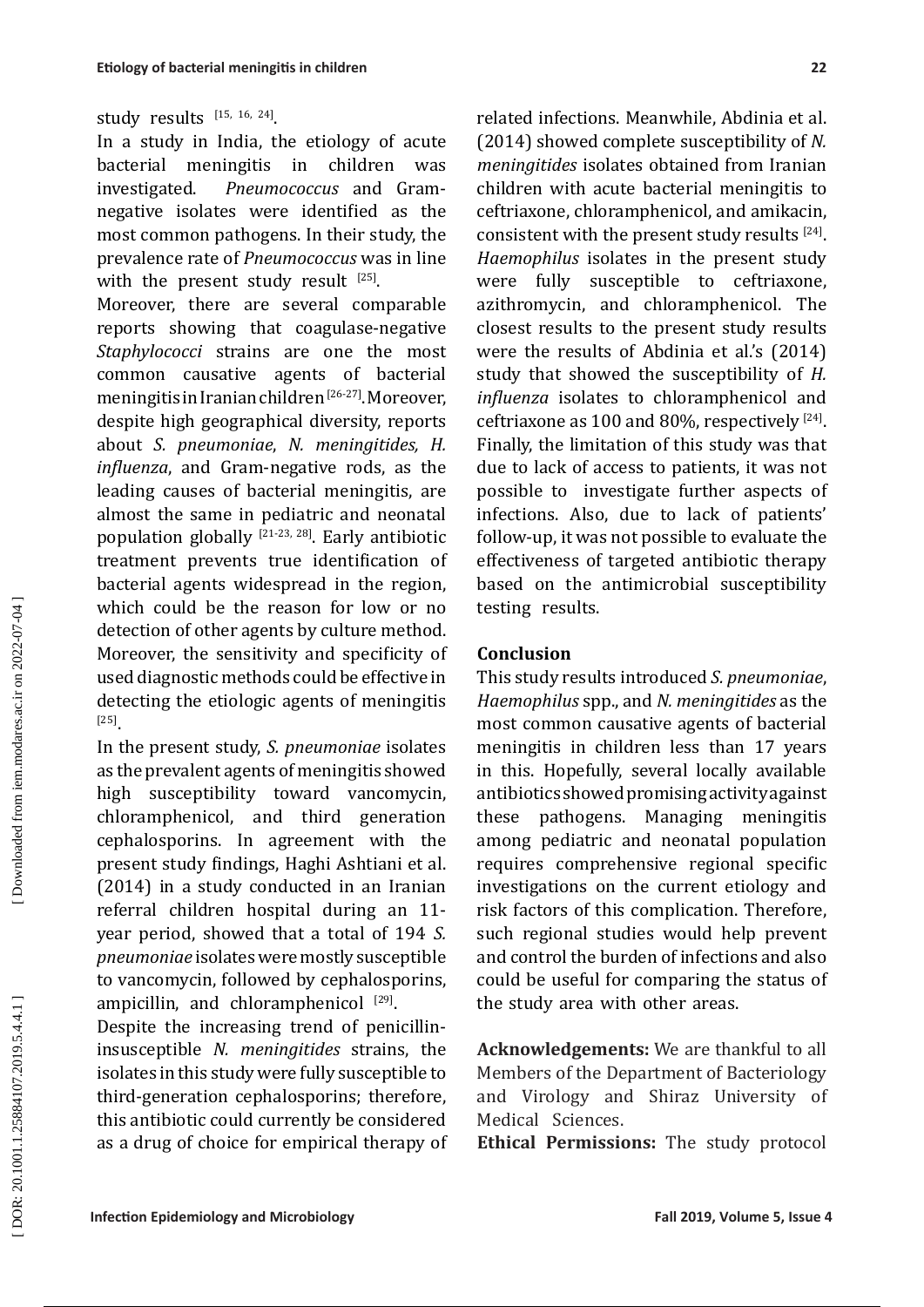was approved by the Ethics Committee of Shiraz University of Medical Sciences.

**Conflict of interests:**  The authors declare that they have no comp eting interests.

**Authors ' Contribution:** NH, KB: Designed, and supervised the study and revised the manuscript.

**Fundings:** This study was supported by Shiraz University of Medical Sciences with grant No. 94-9702.

## **References** :

- 1. Ku LC, Boggess KA, Cohen-Wolkowiez M. Bacterial meningitis in infants. Clin Perinatol. 2015;42(1):29-45.
- 2. Lundbo LF, Benfield T. Risk factors for community-acquired bacterial meningitis. Infect Dis. 2017;49(6):433- 44.
- 3. Shrestha RG, Tandukar S, Ansari S, Subedi A, Shrestha A, Poudel R, et al. Bacterial meningitis in children under 15 years of age in Nepal. BMC Pediatr. 2015;15(1):94.
- 4. Failace L, Wagner M, Chesky M, Scalco R, Jobim LF. Simultaneous detection of Neisseria meningitidis, Haemophilus influenzae and Streptococcus sp. by polymerase chain reaction for the diagnosis of bacterial meningits. Arq<br>Neuro-Psiquiat. 2005:63(4):920-4. 2005;63(4):920-4.
- 5. Tunkel AR, Hartman BJ, Kaplan SL, Kaufman BA, Roos KL, Scheld WM, et al. Practice guidelines for the management of bacterial meningitis. Clin Infect Dis. 2004;39(9):1267-84.
- 6. Tacon CL, Flower O. Diagnosis and management of bacterial meningitis in the paediatric population: A review. Emerg Med Int. 2012;2012:320309.
- 7. Aletayeb MH, Ahmad FS, Masood D. Eleven-year study of causes of neonatal bacterial meningitis in Ahvaz, Iran. Pediatr Int. 2010;52(3):463-6.
- 8. Brouwer MC, Tunkel AR, van de

Beek D. Epidemiology, diagnosis, and antimicrobial treatment of acute bacterial meningitis. Clin Microbiol Rev. 2010;23(3):467-92.

- 9. El Bashir H, Laundy M, Booy R. Diagnosis and treatment of bacterial meningitis. Arch Dis Child. 2003;88(7):615-20.
- 10. Tzanakaki G, Mastrantonio P. Aetiology of bacterial meningitis and resistance to antibiotics of causative pathogens in Europe and in the Mediterranean region. Int J Antimicrob Agents. 2007;29(6):621- 9.
- 11. Mahun C, Manuselis G. Diagnostic microbiology. Londen: WB Saunderes Company; 1995, 58-96.
- 12. Clinical and Laboratory Standards Institute (CLSI). M100S: Performance standards for antimicrobial susceptibility esting: Informational 26 Edition. Wayne, PA: Clinical and Laboratory Standards Institute; 2016.
- 13. Li W, Sun X, Yuan F, Gao Q, Ma Y, Jiang Y, et al. Diagnostic accuracy of cerebrospinal<br>fluid procalcitonin in bacterial procalcitonin in<br>tis patients with meningitis patients with empiric antibiotic pretreatment. J Clin Microbiol. 2017;55(4):1193-204.
- 14. Furyk JS, Swann O, Molyneux E. Systematic review: Neonatal meningitis in the developing world. Trop Med Int Health. 2011;16(6):672-9.
- 15. Mahmoudi S, Zandi H, Pourakbari B, Ashtiani MT, Mamishi S. Acute bacterial meningitis among children admitted into an Iranian referral children's hospital. Jpn J Infect Dis. 2013;66(6):503-6.
- 16. Mashouf RY, Hashemi SH, Bijarchi M. Bacterial agents of meningitis in children and detection of their antibiotic resistance patterns in Hamadan, Western Iran. Pak J Bio Sci. 2006;9(7):1293-8.
- 17. Zamani A, Zamani F. Cerebrospinal fluid findings in neonatal bacterial meningitis. Med J Islam Repub Iran (MJIRI).

DOR: 20.1001.1.25884107.2019.5.4.4.1